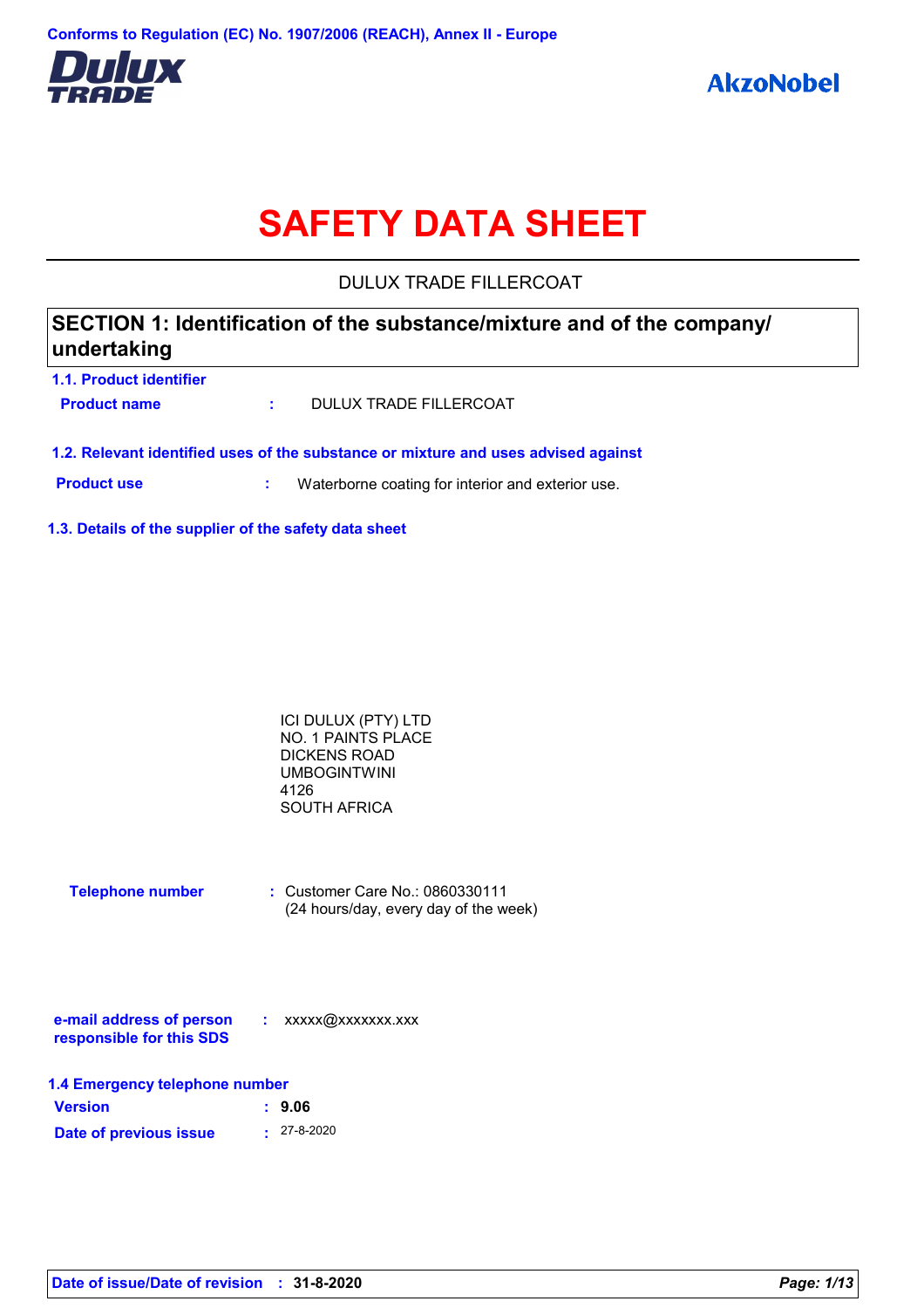# **SECTION 2: Hazards identification**

| 2.1 Classification of the substance or mixture                                                                                                                  |                                                                                                                              |
|-----------------------------------------------------------------------------------------------------------------------------------------------------------------|------------------------------------------------------------------------------------------------------------------------------|
| <b>Product definition</b>                                                                                                                                       | : Mixture                                                                                                                    |
| Skin Sens. 1, H317<br>Aquatic Chronic 3, H412                                                                                                                   | Classification according to Regulation (EC) No. 1272/2008 [CLP/GHS]                                                          |
|                                                                                                                                                                 | The product is classified as hazardous according to Regulation (EC) 1272/2008 as amended.                                    |
| <b>Ingredients of unknown</b><br>toxicity                                                                                                                       | $: 0\%$                                                                                                                      |
| <b>Ingredients of unknown</b><br>ecotoxicity                                                                                                                    | $: 0\%$                                                                                                                      |
|                                                                                                                                                                 | See Section 16 for the full text of the H statements declared above.                                                         |
|                                                                                                                                                                 | See Section 11 for more detailed information on health effects and symptoms.                                                 |
| 2.2 Label elements                                                                                                                                              |                                                                                                                              |
| <b>Hazard pictograms</b>                                                                                                                                        |                                                                                                                              |
|                                                                                                                                                                 |                                                                                                                              |
| <b>Signal word</b>                                                                                                                                              | : Warning                                                                                                                    |
| <b>Hazard statements</b>                                                                                                                                        | : H317 - May cause an allergic skin reaction.<br>H412 - Harmful to aquatic life with long lasting effects.                   |
| <b>Precautionary statements</b>                                                                                                                                 |                                                                                                                              |
| <b>General</b>                                                                                                                                                  | : P102 - Keep out of reach of children.<br>P101 - If medical advice is needed, have product container or label at hand.      |
| <b>Prevention</b>                                                                                                                                               | : P262 - Do not get in eyes, on skin, or on clothing.                                                                        |
| <b>Response</b>                                                                                                                                                 | : P312 - Call a POISON CENTER or doctor/physician if you feel unwell.                                                        |
| <b>Storage</b>                                                                                                                                                  | : Not applicable.                                                                                                            |
| <b>Disposal</b>                                                                                                                                                 | : P501 - Dispose of contents and container in accordance with all local, regional,<br>national or international regulations. |
| <b>Hazardous ingredients</b>                                                                                                                                    | : $C(M)$ IT/MIT $(3:1)$<br>methylisothiazolinone                                                                             |
|                                                                                                                                                                 | Warning! Hazardous respirable droplets may be formed when sprayed. Do not<br>breathe spray or mist.                          |
| <b>Annex XVII - Restrictions</b><br>on the manufacture,<br>placing on the market and<br>use of certain dangerous<br>substances, mixtures and<br><b>articles</b> | : Not applicable.                                                                                                            |
| <b>Special packaging requirements</b>                                                                                                                           |                                                                                                                              |
| <b>Containers to be fitted</b><br>with child-resistant<br>fastenings                                                                                            | : Not applicable.                                                                                                            |
| <b>Tactile warning of danger</b>                                                                                                                                | : Not applicable.                                                                                                            |
| <b>2.3 Other hazards</b>                                                                                                                                        |                                                                                                                              |
| Other hazards which do<br>not result in classification                                                                                                          | : None known.                                                                                                                |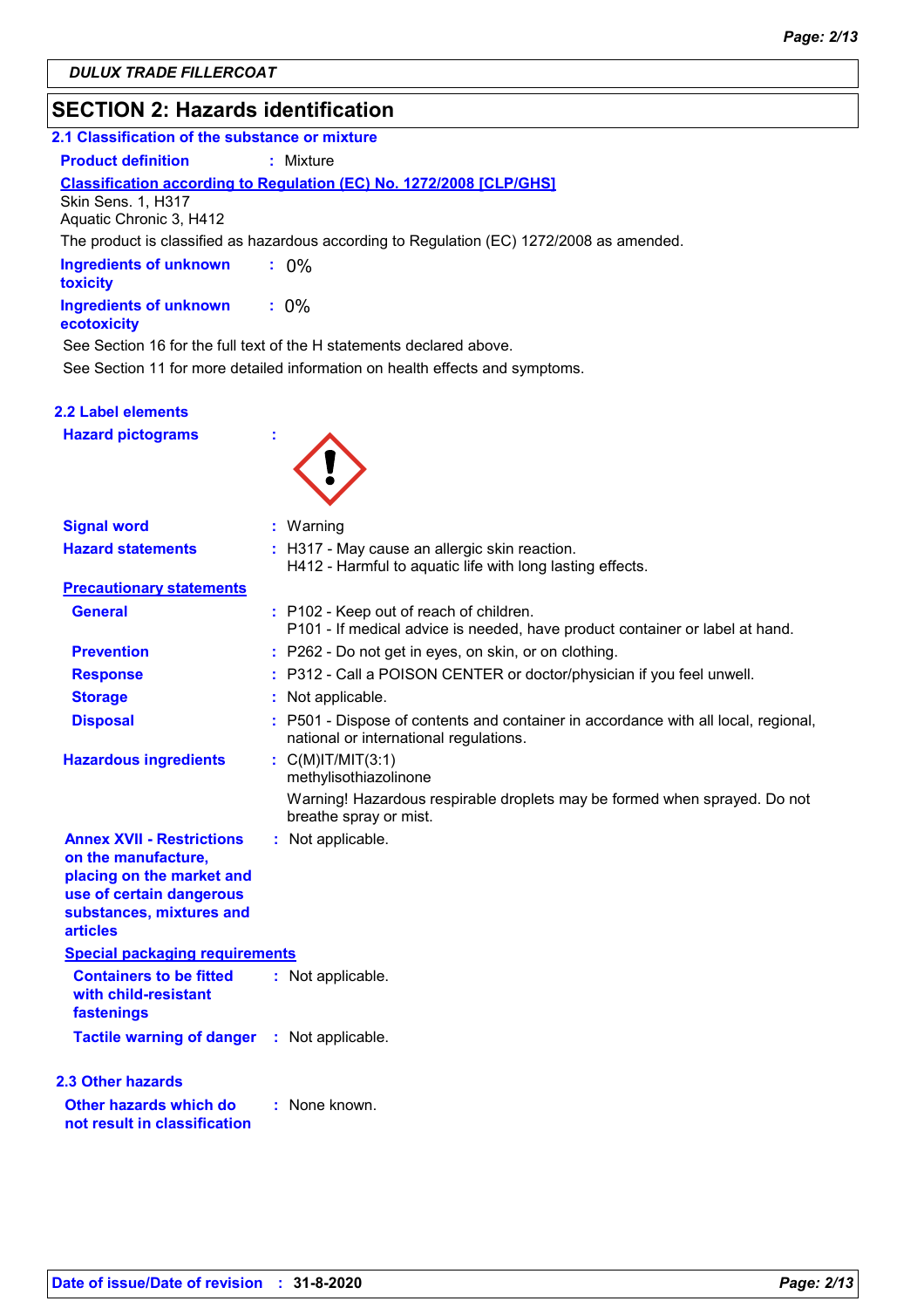# **SECTION 3: Composition/information on ingredients**

| <b>3.2 Mixtures</b>            | Mixture                                                                      |               |                                                                                                                                                                                                                                                                                              |             |
|--------------------------------|------------------------------------------------------------------------------|---------------|----------------------------------------------------------------------------------------------------------------------------------------------------------------------------------------------------------------------------------------------------------------------------------------------|-------------|
| <b>Product/ingredient name</b> | <b>Identifiers</b>                                                           | $\frac{9}{6}$ | <b>Regulation (EC) No.</b><br>1272/2008 [CLP]                                                                                                                                                                                                                                                | <b>Type</b> |
| $C(M)$ IT/MIT $(3:1)$          | IREACH #:<br>01-2120764691-48<br>ICAS: 55965-84-9<br>lIndex:<br>613-167-00-5 | l<0.025       | Acute Tox. 3, H301<br>Acute Tox. 2, H310<br>Acute Tox. 2, H330<br><b>Skin Corr. 1C. H314</b><br>Eye Dam. 1, H318<br>Skin Sens. 1A, H317<br>Aquatic Acute 1, H400 (M=100)<br>Aquatic Chronic 1, H410 (M=100)<br>See Section 16 for<br>the full text of the H<br>statements declared<br>above. | $[1]$       |

There are no additional ingredients present which, within the current knowledge of the supplier and in the concentrations applicable, are classified as hazardous to health or the environment, are PBTs, vPvBs or Substances of equivalent concern, or have been assigned a workplace exposure limit and hence require reporting in this section. **Type** 

[1] Substance classified with a health or environmental hazard

[2] Substance with a workplace exposure limit

[3] Substance meets the criteria for PBT according to Regulation (EC) No. 1907/2006, Annex XIII

[4] Substance meets the criteria for vPvB according to Regulation (EC) No. 1907/2006, Annex XIII

[5] Substance of equivalent concern

[6] Additional disclosure due to company policy

Occupational exposure limits, if available, are listed in Section 8.

# **SECTION 4: First aid measures**

### **4.1 Description of first aid measures**

| <b>General</b>                    | : In all cases of doubt, or when symptoms persist, seek medical attention. Never give<br>anything by mouth to an unconscious person. If unconscious, place in recovery<br>position and seek medical advice.                                                              |
|-----------------------------------|--------------------------------------------------------------------------------------------------------------------------------------------------------------------------------------------------------------------------------------------------------------------------|
| <b>Eye contact</b>                | : Remove contact lenses, irrigate copiously with clean, fresh water, holding the<br>eyelids apart for at least 10 minutes and seek immediate medical advice.                                                                                                             |
| <b>Inhalation</b>                 | : Remove to fresh air. Keep person warm and at rest. If not breathing, if breathing is<br>irregular or if respiratory arrest occurs, provide artificial respiration or oxygen by<br>trained personnel.                                                                   |
| <b>Skin contact</b>               | : Remove contaminated clothing and shoes. Wash skin thoroughly with soap and<br>water or use recognised skin cleanser. Do NOT use solvents or thinners.                                                                                                                  |
| <b>Ingestion</b>                  | : If swallowed, seek medical advice immediately and show the container or label.<br>Keep person warm and at rest. Do NOT induce vomiting.                                                                                                                                |
| <b>Protection of first-aiders</b> | : No action shall be taken involving any personal risk or without suitable training. It<br>may be dangerous to the person providing aid to give mouth-to-mouth resuscitation.<br>Wash contaminated clothing thoroughly with water before removing it, or wear<br>gloves. |

#### **4.2 Most important symptoms and effects, both acute and delayed**

There are no data available on the mixture itself. The mixture has been assessed following the conventional method of the CLP Regulation (EC) No 1272/2008 and is classified for toxicological properties accordingly. See Sections 2 and 3 for details.

Exposure to component solvent vapour concentrations in excess of the stated occupational exposure limit may result in adverse health effects such as mucous membrane and respiratory system irritation and adverse effects on the kidneys, liver and central nervous system. Symptoms and signs include headache, dizziness, fatigue, muscular weakness, drowsiness and, in extreme cases, loss of consciousness.

Solvents may cause some of the above effects by absorption through the skin. Repeated or prolonged contact with the mixture may cause removal of natural fat from the skin, resulting in non-allergic contact dermatitis and absorption through the skin.

If splashed in the eyes, the liquid may cause irritation and reversible damage.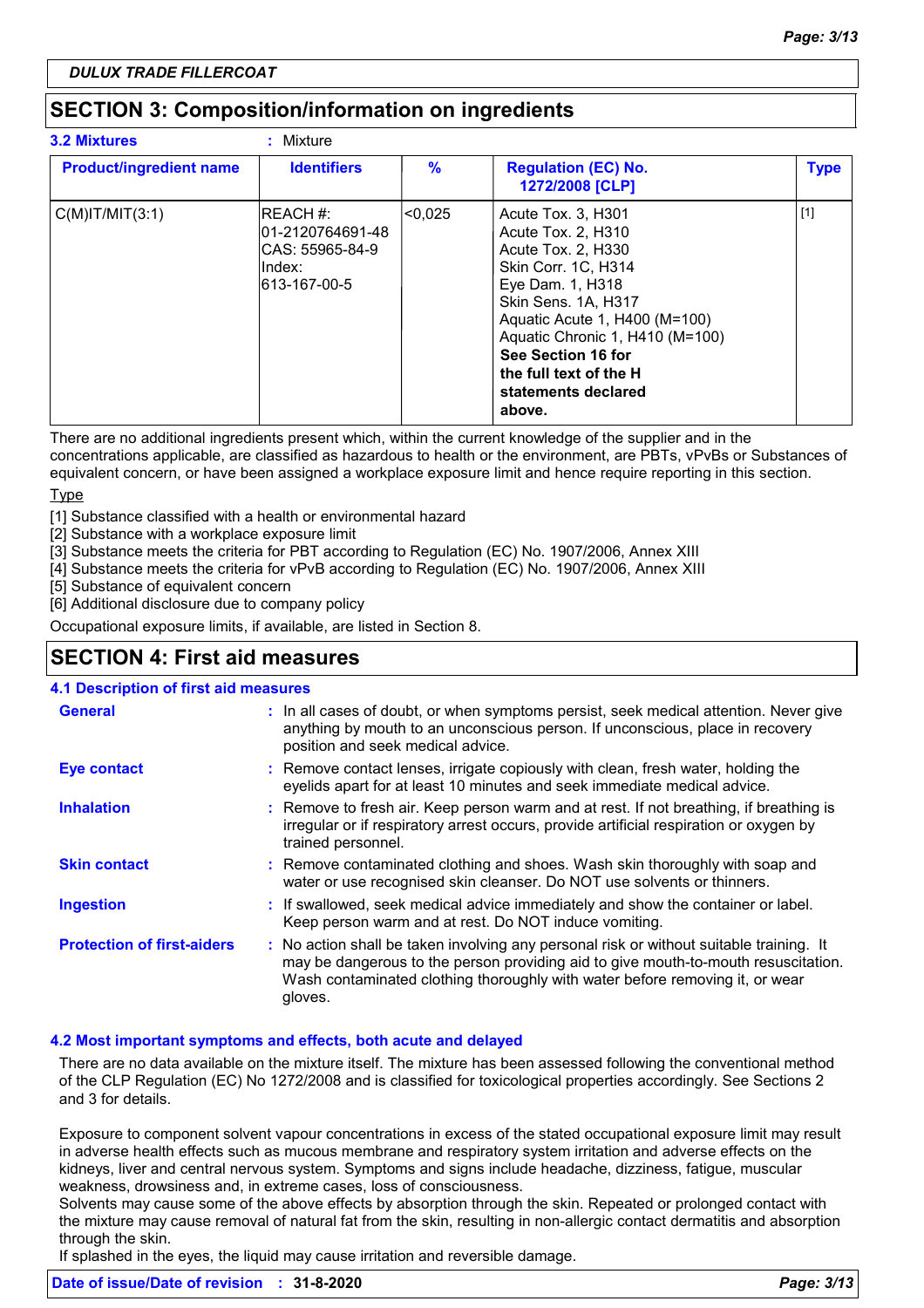# **SECTION 4: First aid measures**

Ingestion may cause nausea, diarrhea and vomiting.

This takes into account, where known, delayed and immediate effects and also chronic effects of components from short-term and long-term exposure by oral, inhalation and dermal routes of exposure and eye contact.

Contains C(M)IT/MIT(3:1), methylisothiazolinone. May produce an allergic reaction.

#### **4.3 Indication of any immediate medical attention and special treatment needed**

| <b>Notes to physician</b>  | : Treat symptomatically. Contact poison treatment specialist immediately if large<br>quantities have been ingested or inhaled. |
|----------------------------|--------------------------------------------------------------------------------------------------------------------------------|
| <b>Specific treatments</b> | : No specific treatment.                                                                                                       |

See toxicological information (Section 11)

| <b>SECTION 5: Firefighting measures</b>                  |                                                                                                                              |  |
|----------------------------------------------------------|------------------------------------------------------------------------------------------------------------------------------|--|
| 5.1 Extinguishing media                                  |                                                                                                                              |  |
| <b>Suitable extinguishing</b><br>media                   | : Recommended: alcohol-resistant foam, $CO2$ , powders, water spray.                                                         |  |
| <b>Unsuitable extinguishing</b><br>media                 | : Do not use water jet.                                                                                                      |  |
|                                                          | 5.2 Special hazards arising from the substance or mixture                                                                    |  |
| <b>Hazards from the</b><br>substance or mixture          | : Fire will produce dense black smoke. Exposure to decomposition products may<br>cause a health hazard.                      |  |
| <b>Hazardous combustion</b><br>products                  | : Decomposition products may include the following materials: carbon monoxide,<br>carbon dioxide, smoke, oxides of nitrogen. |  |
| <b>5.3 Advice for firefighters</b>                       |                                                                                                                              |  |
| <b>Special protective actions</b><br>for fire-fighters   | : Cool closed containers exposed to fire with water. Do not release runoff from fire to<br>drains or watercourses.           |  |
| <b>Special protective</b><br>equipment for fire-fighters | : Appropriate breathing apparatus may be required.                                                                           |  |

# **SECTION 6: Accidental release measures**

| 6.1 Personal precautions, protective equipment and emergency procedures |  |                                                                                                                                                                                                                                                                                    |  |
|-------------------------------------------------------------------------|--|------------------------------------------------------------------------------------------------------------------------------------------------------------------------------------------------------------------------------------------------------------------------------------|--|
| For non-emergency<br>personnel                                          |  | : Exclude sources of ignition and ventilate the area. Avoid breathing vapour or mist.<br>Refer to protective measures listed in sections 7 and 8.                                                                                                                                  |  |
| For emergency responders                                                |  | : If specialised clothing is required to deal with the spillage, take note of any<br>information in Section 8 on suitable and unsuitable materials. See also the<br>information in "For non-emergency personnel".                                                                  |  |
| <b>6.2 Environmental</b><br>precautions                                 |  | : Do not allow to enter drains or watercourses. If the product contaminates lakes,<br>rivers, or sewers, inform the appropriate authorities in accordance with local<br>regulations.                                                                                               |  |
| 6.3 Methods and material<br>for containment and<br>cleaning up          |  | : Contain and collect spillage with non-combustible, absorbent material e.g. sand,<br>earth, vermiculite or diatomaceous earth and place in container for disposal<br>according to local regulations (see Section 13). Preferably clean with a detergent.<br>Avoid using solvents. |  |
| 6.4 Reference to other<br><b>sections</b>                               |  | : See Section 1 for emergency contact information.<br>See Section 8 for information on appropriate personal protective equipment.<br>See Section 13 for additional waste treatment information.                                                                                    |  |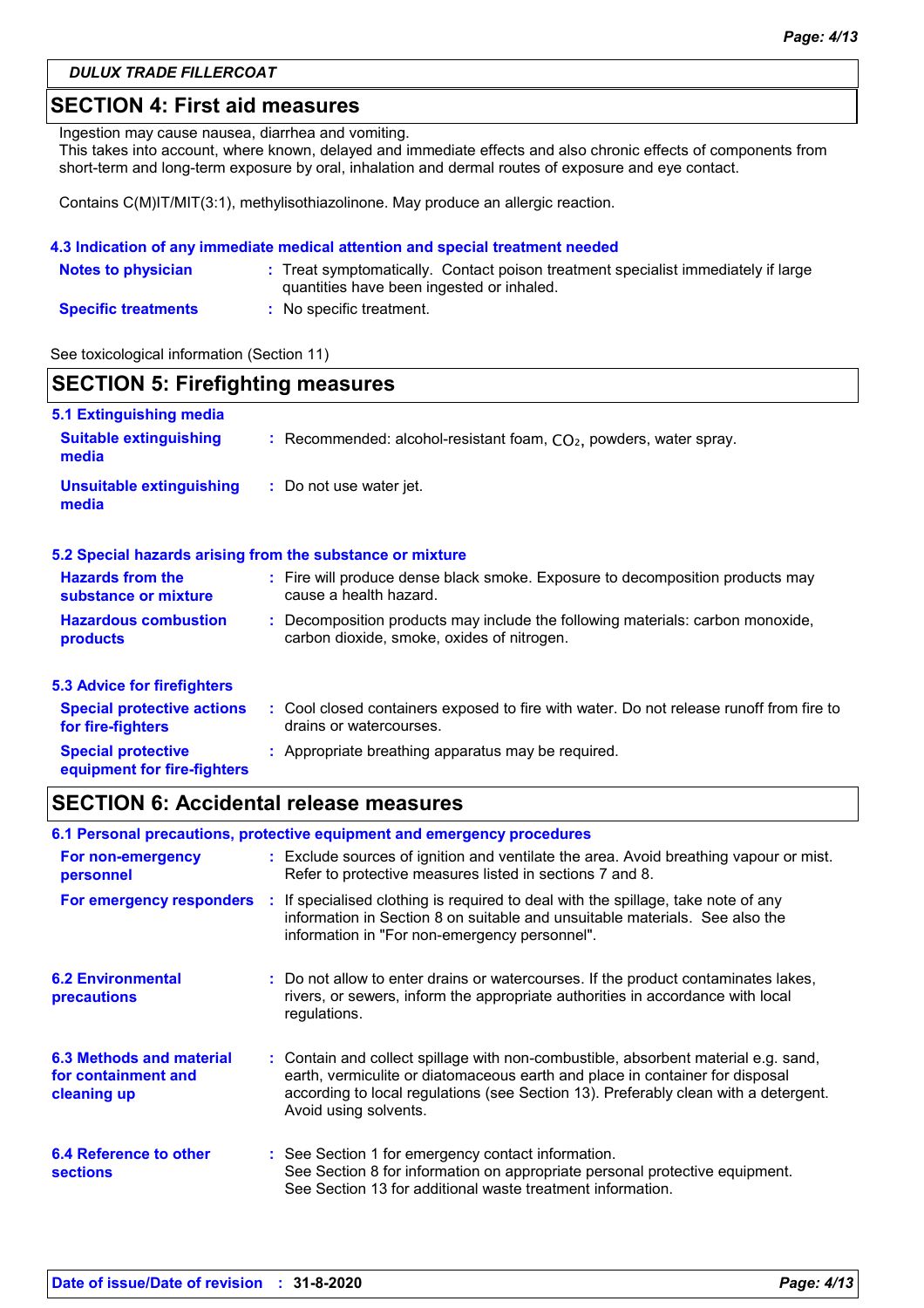# **SECTION 7: Handling and storage**

The information in this section contains generic advice and guidance. The list of Identified Uses in Section 1 should be consulted for any available use-specific information provided in the Exposure Scenario(s).

| <b>7.1 Precautions for safe</b><br>handling | : Prevent the creation of flammable or explosive concentrations of vapours in air and<br>avoid vapour concentrations higher than the occupational exposure limits.<br>In addition, the product should only be used in areas from which all naked lights and<br>other sources of ignition have been excluded. Electrical equipment should be<br>protected to the appropriate standard.<br>Mixture may charge electrostatically: always use earthing leads when transferring<br>from one container to another.<br>Operators should wear antistatic footwear and clothing and floors should be of the<br>conducting type.<br>Keep away from heat, sparks and flame. No sparking tools should be used.<br>Avoid contact with skin and eyes. Avoid the inhalation of dust, particulates, spray or<br>mist arising from the application of this mixture. Avoid inhalation of dust from<br>sanding.<br>Eating, drinking and smoking should be prohibited in areas where this material is<br>handled, stored and processed.<br>Put on appropriate personal protective equipment (see Section 8).<br>Never use pressure to empty. Container is not a pressure vessel.<br>Always keep in containers made from the same material as the original one.<br>Comply with the health and safety at work laws.<br>Do not allow to enter drains or watercourses.<br>Information on fire and explosion protection<br>Vapours are heavier than air and may spread along floors. Vapours may form |
|---------------------------------------------|------------------------------------------------------------------------------------------------------------------------------------------------------------------------------------------------------------------------------------------------------------------------------------------------------------------------------------------------------------------------------------------------------------------------------------------------------------------------------------------------------------------------------------------------------------------------------------------------------------------------------------------------------------------------------------------------------------------------------------------------------------------------------------------------------------------------------------------------------------------------------------------------------------------------------------------------------------------------------------------------------------------------------------------------------------------------------------------------------------------------------------------------------------------------------------------------------------------------------------------------------------------------------------------------------------------------------------------------------------------------------------------------------------------------------------------------------------------------------|
|                                             | explosive mixtures with air.                                                                                                                                                                                                                                                                                                                                                                                                                                                                                                                                                                                                                                                                                                                                                                                                                                                                                                                                                                                                                                                                                                                                                                                                                                                                                                                                                                                                                                                 |

#### **7.2 Conditions for safe storage, including any incompatibilities**

Store in accordance with local regulations.

#### **Notes on joint storage**

Keep away from: oxidising agents, strong alkalis, strong acids.

#### **Additional information on storage conditions**

Observe label precautions. Store in a dry, cool and well-ventilated area. Keep away from heat and direct sunlight. Keep away from sources of ignition. No smoking. Prevent unauthorised access. Containers that have been opened must be carefully resealed and kept upright to prevent leakage.

#### **7.3 Specific end use(s)**

**Recommendations :** Not available.

**Industrial sector specific : solutions**

: Not available.

# **SECTION 8: Exposure controls/personal protection**

The information in this section contains generic advice and guidance. Information is provided based on typical anticipated uses of the product. Additional measures might be required for bulk handling or other uses that could significantly increase worker exposure or environmental releases.

#### **8.1 Control parameters**

#### **Occupational exposure limits**

No exposure limit value known.

**Recommended monitoring procedures :** If this product contains ingredients with exposure limits, personal, workplace atmosphere or biological monitoring may be required to determine the effectiveness of the ventilation or other control measures and/or the necessity to use respiratory protective equipment. Reference should be made to monitoring standards, such as the following: European Standard EN 689 (Workplace atmospheres - Guidance for the assessment of exposure by inhalation to chemical agents for comparison with limit values and measurement strategy) European Standard EN 14042 (Workplace atmospheres - Guide for the application and use of procedures for the assessment of exposure to chemical and biological agents) European Standard EN 482 (Workplace atmospheres - General requirements for the performance of procedures for the measurement of chemical agents) Reference to national guidance documents for methods for the determination of hazardous substances will also be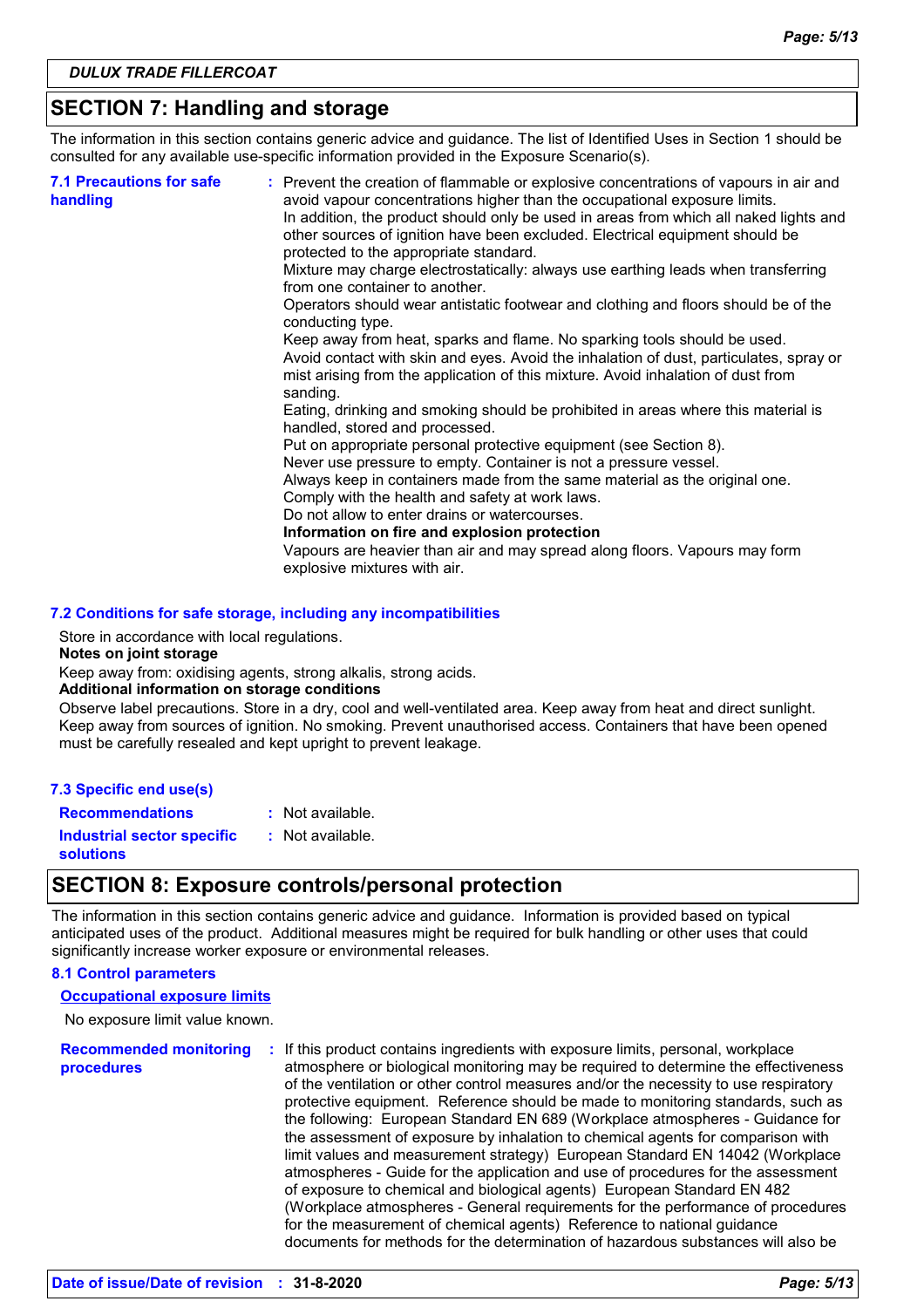# **SECTION 8: Exposure controls/personal protection** required.

# **DNELs/DMELs**

No DNELs/DMELs available.

### **PNECs**

No PNECs available

| <b>8.2 Exposure controls</b>                      |                                                                                                                                                                                                                                                                                                                                                                                                                                                                                                                                                                                                                                                                                         |
|---------------------------------------------------|-----------------------------------------------------------------------------------------------------------------------------------------------------------------------------------------------------------------------------------------------------------------------------------------------------------------------------------------------------------------------------------------------------------------------------------------------------------------------------------------------------------------------------------------------------------------------------------------------------------------------------------------------------------------------------------------|
| <b>Appropriate engineering</b><br><b>controls</b> | : Provide adequate ventilation. Where reasonably practicable, this should be<br>achieved by the use of local exhaust ventilation and good general extraction. If<br>these are not sufficient to maintain concentrations of particulates and solvent<br>vapours below the OEL, suitable respiratory protection must be worn.                                                                                                                                                                                                                                                                                                                                                             |
| <b>Individual protection measures</b>             |                                                                                                                                                                                                                                                                                                                                                                                                                                                                                                                                                                                                                                                                                         |
| <b>Hygiene measures</b>                           | : Wash hands, forearms and face thoroughly after handling chemical products, before<br>eating, smoking and using the lavatory and at the end of the working period.<br>Appropriate techniques should be used to remove potentially contaminated clothing.<br>Contaminated work clothing should not be allowed out of the workplace. Wash<br>contaminated clothing before reusing. Ensure that eyewash stations and safety<br>showers are close to the workstation location.                                                                                                                                                                                                             |
| <b>Eye/face protection</b>                        | : Use safety eyewear designed to protect against splash of liquids.                                                                                                                                                                                                                                                                                                                                                                                                                                                                                                                                                                                                                     |
| <b>Skin protection</b>                            |                                                                                                                                                                                                                                                                                                                                                                                                                                                                                                                                                                                                                                                                                         |
| <b>Hand protection</b>                            |                                                                                                                                                                                                                                                                                                                                                                                                                                                                                                                                                                                                                                                                                         |
| <b>Gloves</b>                                     | : When prolonged or frequently repeated contact may occur, a glove with a protection<br>class of 6 (breakthrough time >480 minutes according to EN374) is recommended.<br>Recommended gloves: Viton ® or Nitrile, thickness ≥ 0.38 mm.<br>When only brief contact is expected, a glove with protection class of 2 or higher<br>(breakthrough time > 30 minutes according to EN374) is recommended.<br>Recommended gloves: Nitrile, thickness ≥ 0.12 mm.<br>Gloves should be replaced regularly and if there is any sign of damage to the glove<br>material.                                                                                                                             |
|                                                   | The performance or effectiveness of the glove may be reduced by physical/chemical<br>damage and poor maintenance.                                                                                                                                                                                                                                                                                                                                                                                                                                                                                                                                                                       |
| <b>Body protection</b>                            | : Personnel should wear antistatic clothing made of natural fibres or of high-<br>temperature-resistant synthetic fibres.                                                                                                                                                                                                                                                                                                                                                                                                                                                                                                                                                               |
| <b>Other skin protection</b>                      | : Appropriate footwear and any additional skin protection measures should be<br>selected based on the task being performed and the risks involved and should be<br>approved by a specialist before handling this product.                                                                                                                                                                                                                                                                                                                                                                                                                                                               |
| <b>Respiratory protection</b>                     | : If workers are exposed to concentrations above the exposure limit, they must use<br>appropriate, certified respirators.                                                                                                                                                                                                                                                                                                                                                                                                                                                                                                                                                               |
|                                                   | <b>OLD LEAD-BASED PAINTS:</b>                                                                                                                                                                                                                                                                                                                                                                                                                                                                                                                                                                                                                                                           |
|                                                   | When surfaces are to be prepared for painting, account should be taken of the age<br>of the property and the possibility that lead-pigmented paint might be present. There<br>is a possibility that ingestion or inhalation of scrapings or dust arising from the<br>preparation work could cause health effects. As a working rule you should assume<br>that this will be the case if the age of the property is pre 1960.                                                                                                                                                                                                                                                             |
|                                                   | Where possible wet sanding or chemical stripping methods should be used with<br>surfaces of this type to avoid the creation of dust. When dry sanding cannot be<br>avoided, and effective local exhaust ventilation is not available, it is recommended<br>that a dust respirator is worn, that is approved for use with lead dusts, and its type<br>selected on the basis of the COSHH assessment, taking into account the<br>Workplace Exposure Limit for lead in air. Furthermore, steps should be taken to<br>ensure containment of the dusts created, and that all practicable measures are<br>taken to clean up thoroughly all deposits of dusts in and around the affected area. |
|                                                   | Respiratory protection in case of dust or spray mist formation. (particle filter EN143<br>type P2) Respiratory protection in case of vapour formation. (half mask with                                                                                                                                                                                                                                                                                                                                                                                                                                                                                                                  |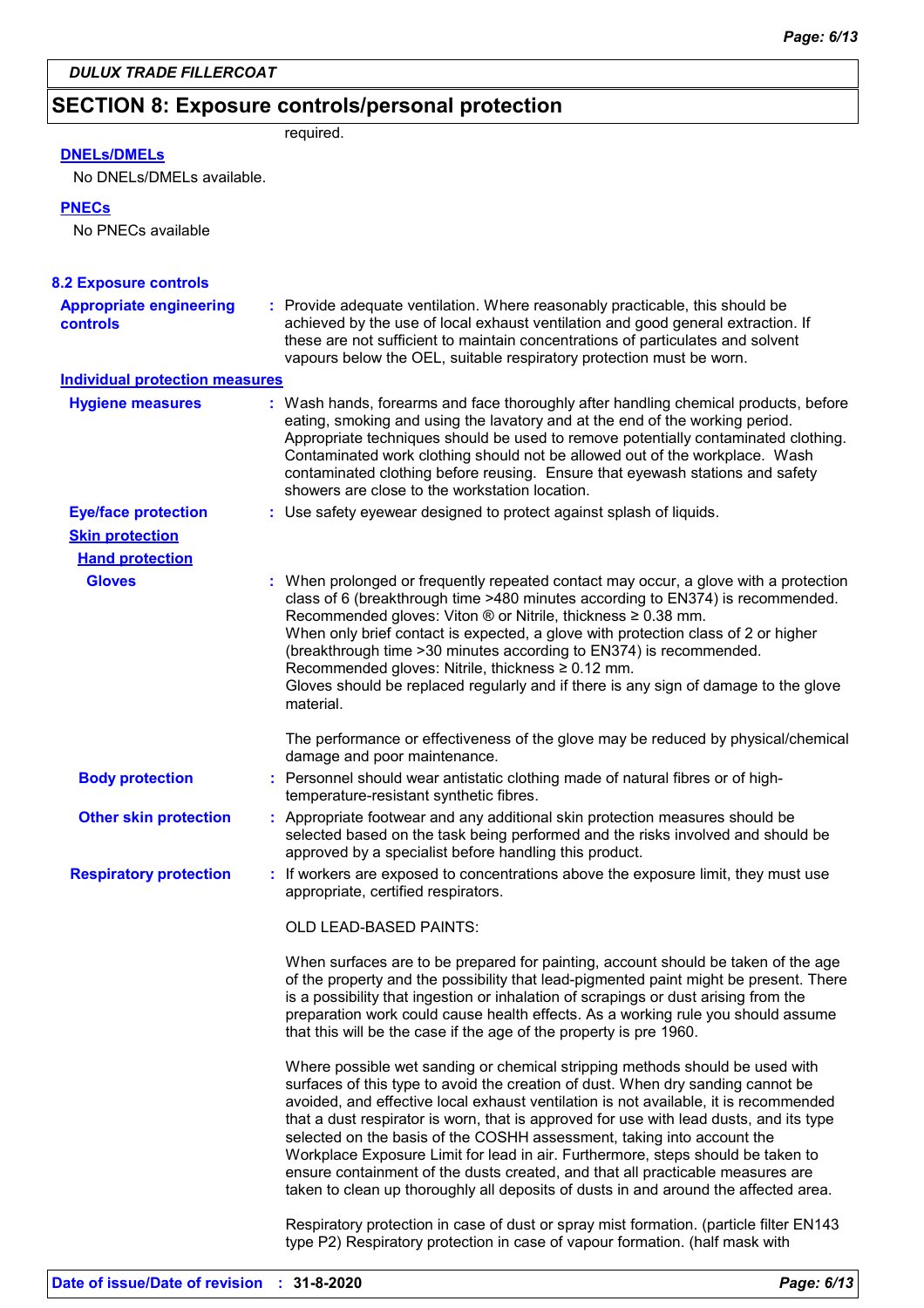# **SECTION 8: Exposure controls/personal protection**

combination filter A2-P2 til concentrations of 0,5 Vol%.)

|                                           | The current Control of Lead at Work Regulations approved code of practice should<br>be consulted for advice on protective clothing and personal hygiene precautions.<br>Care should also be taken to exclude visitors, members of the household and<br>especially children from the affected area, during the actual work and the<br>subsequent clean up operations. All scrapings, dust, etc. should be disposed of by<br>the professional painting contractor as Hazardous Waste.                                                                                                                                                                    |
|-------------------------------------------|--------------------------------------------------------------------------------------------------------------------------------------------------------------------------------------------------------------------------------------------------------------------------------------------------------------------------------------------------------------------------------------------------------------------------------------------------------------------------------------------------------------------------------------------------------------------------------------------------------------------------------------------------------|
|                                           | Extra precautions will also need to be taken when burning off old lead-based paints<br>because fumes containing lead will be produced. It is recommended that a<br>respirator, approved for use with particulate fumes of lead is selected on the basis<br>of the COSHH assessment, taking into account the Workplace Exposure Limit for<br>lead in air. Similar precautions to those given above about sanding should be taken<br>with reference to protective clothing, disposal of scrapings and dusts, and exclusion<br>of other personnel and especially children from the building during actual work and<br>the subsequent clean up operations. |
|                                           | Avoid the inhalation of dust. Wear suitable face mask if dry sanding. Special<br>precautions should be taken during surface preparation of pre-1960s paint surfaces<br>over wood and metal as they may contain harmful lead.                                                                                                                                                                                                                                                                                                                                                                                                                           |
| <b>Environmental exposure</b><br>controls | : Do not allow to enter drains or watercourses.                                                                                                                                                                                                                                                                                                                                                                                                                                                                                                                                                                                                        |

# **SECTION 9: Physical and chemical properties**

| <b>Appearance</b>                                      |    |                                                          |
|--------------------------------------------------------|----|----------------------------------------------------------|
| <b>Physical state</b>                                  |    | : Liquid.                                                |
| <b>Colour</b>                                          |    | : Various: See label.                                    |
| <b>Odour</b>                                           |    | : Not available.                                         |
| <b>Odour threshold</b>                                 |    | : Not available.                                         |
| pH                                                     |    | : 8.5                                                    |
| <b>Melting point/freezing point</b>                    |    | : Not available.                                         |
| Initial boiling point and boiling<br>range             | t. | $100^{\circ}$ C                                          |
| <b>Flash point</b>                                     |    | : Not applicable.                                        |
| <b>Evaporation rate</b>                                |    | : Not available.                                         |
| <b>Upper/lower flammability or</b><br>explosive limits |    | : Not available.                                         |
| <b>Vapour pressure</b>                                 |    | : Not available.                                         |
| <b>Vapour density</b>                                  |    | : Not available.                                         |
| <b>Relative density</b>                                | t. | 1,377                                                    |
| <b>Solubility(ies)</b>                                 | t. | Easily soluble in the following materials: cold water.   |
| <b>Partition coefficient: n-octanol/</b><br>water      |    | : Not available.                                         |
| <b>Auto-ignition temperature</b>                       |    | : Not available.                                         |
| <b>Decomposition temperature</b>                       |    | : Not available.                                         |
| <b>Viscosity</b>                                       |    | Kinematic (room temperature): $11,62$ cm <sup>2</sup> /s |
| <b>Explosive properties</b>                            |    | : Not available.                                         |
| <b>Oxidising properties</b>                            |    | : Not available.                                         |
| 9.2. Other information                                 |    |                                                          |
| <b>Solubility in water</b>                             |    | $:$ Not available.                                       |

# **9.1. Information on basic physical and chemical properties**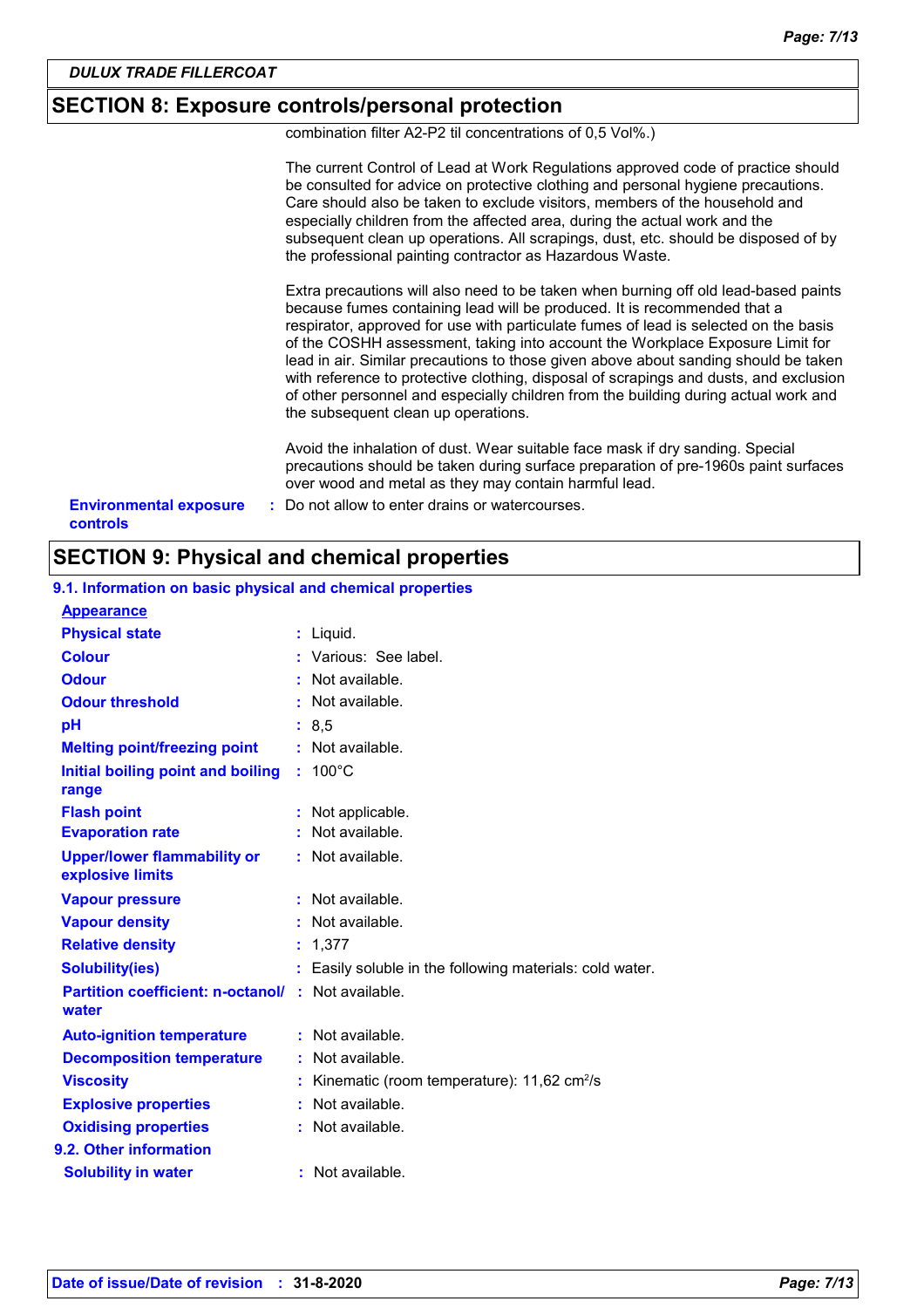# **SECTION 10: Stability and reactivity**

| APARIALI <i>II</i>                              | .                                                                                                                                   |
|-------------------------------------------------|-------------------------------------------------------------------------------------------------------------------------------------|
| <b>10.6 Hazardous</b><br>decomposition products | : Decomposition products may include the following materials: carbon monoxide,<br>carbon dioxide, smoke, oxides of nitrogen.        |
| 10.5 Incompatible materials                     | : Keep away from the following materials to prevent strong exothermic reactions:<br>oxidising agents, strong alkalis, strong acids. |
| <b>10.4 Conditions to avoid</b>                 | : When exposed to high temperatures may produce hazardous decomposition<br>products.                                                |
| 10.3 Possibility of<br>hazardous reactions      | : Under normal conditions of storage and use, hazardous reactions will not occur.                                                   |
| <b>10.2 Chemical stability</b>                  | : Stable under recommended storage and handling conditions (see Section 7).                                                         |
| <b>10.1 Reactivity</b>                          | : No specific test data related to reactivity available for this product or its ingredients.                                        |

# **SECTION 11: Toxicological information**

#### **11.1 Information on toxicological effects**

There are no data available on the mixture itself. The mixture has been assessed following the conventional method of the CLP Regulation (EC) No 1272/2008 and is classified for toxicological properties accordingly. See Sections 2 and 3 for details.

Exposure to component solvent vapour concentrations in excess of the stated occupational exposure limit may result in adverse health effects such as mucous membrane and respiratory system irritation and adverse effects on the kidneys, liver and central nervous system. Symptoms and signs include headache, dizziness, fatigue, muscular weakness, drowsiness and, in extreme cases, loss of consciousness.

Solvents may cause some of the above effects by absorption through the skin. Repeated or prolonged contact with the mixture may cause removal of natural fat from the skin, resulting in non-allergic contact dermatitis and absorption through the skin.

If splashed in the eyes, the liquid may cause irritation and reversible damage.

Ingestion may cause nausea, diarrhea and vomiting.

This takes into account, where known, delayed and immediate effects and also chronic effects of components from short-term and long-term exposure by oral, inhalation and dermal routes of exposure and eye contact.

Contains C(M)IT/MIT(3:1), methylisothiazolinone. May produce an allergic reaction.

## **Acute toxicity Conclusion/Summary :** Not available.

**Acute toxicity estimates**

Not available.

#### **Irritation/Corrosion**

| <b>Product/ingredient name</b>                    | <b>Result</b>          | <b>Species</b> | <b>Score</b> | <b>Exposure</b> | <b>Observation</b> |
|---------------------------------------------------|------------------------|----------------|--------------|-----------------|--------------------|
| $C(M)$ IT/MIT $(3:1)$                             | Skin - Severe irritant | <b>Human</b>   | ۰            | 0.01 Percent    |                    |
| <b>Conclusion/Summary</b><br><b>Sensitisation</b> | : Not available.       |                |              |                 |                    |
| <b>Conclusion/Summary</b>                         | : Not available.       |                |              |                 |                    |
| <b>Mutagenicity</b>                               |                        |                |              |                 |                    |
| <b>Conclusion/Summary</b>                         | : Not available.       |                |              |                 |                    |
| <b>Carcinogenicity</b>                            |                        |                |              |                 |                    |
| <b>Conclusion/Summary</b>                         | $:$ Not available.     |                |              |                 |                    |
| <b>Reproductive toxicity</b>                      |                        |                |              |                 |                    |
| <b>Conclusion/Summary</b>                         | : Not available.       |                |              |                 |                    |
| <b>Teratogenicity</b>                             |                        |                |              |                 |                    |
| <b>Conclusion/Summary</b>                         | : Not available.       |                |              |                 |                    |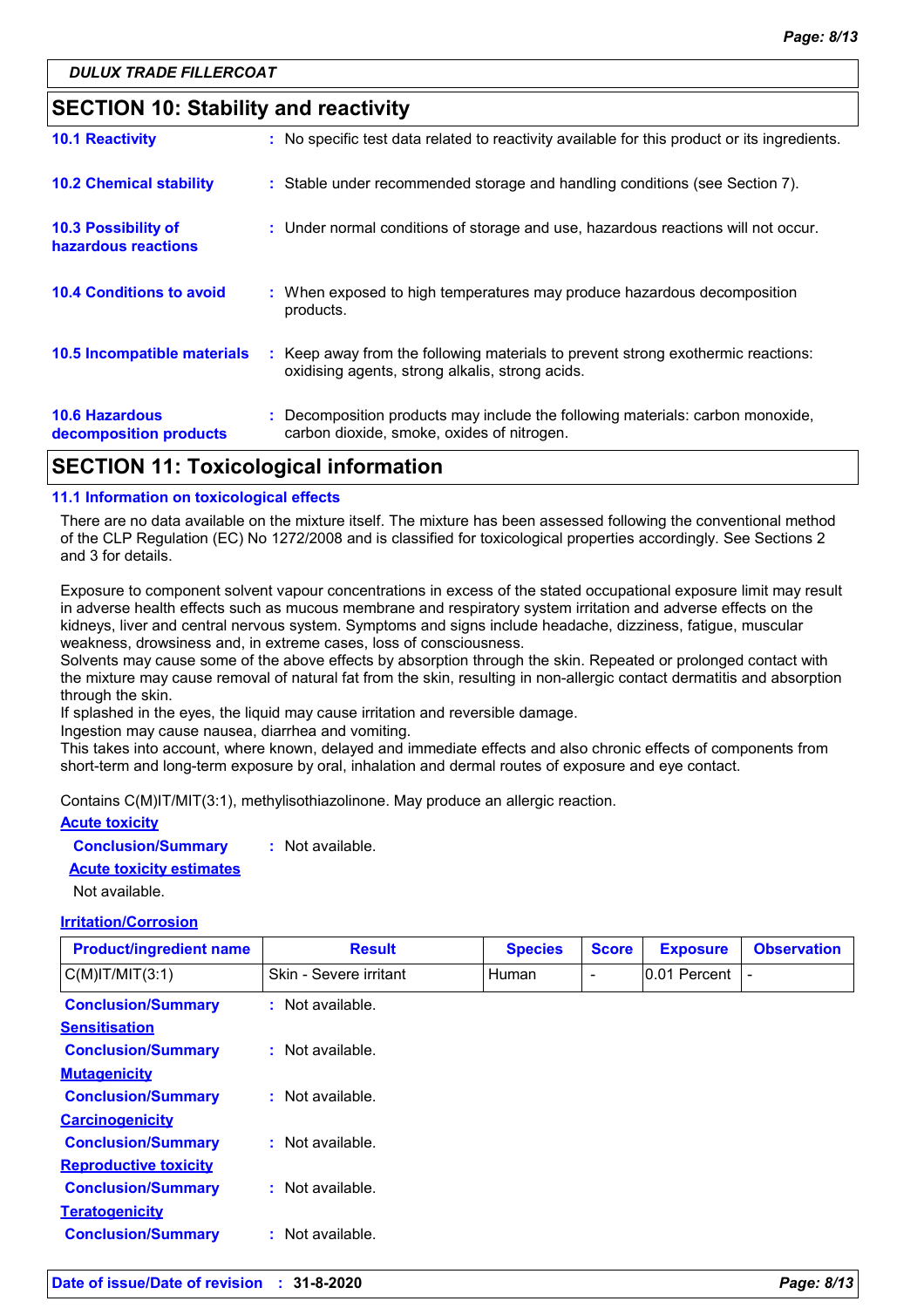# **SECTION 11: Toxicological information**

**Specific target organ toxicity (single exposure)**

Not available.

### **Specific target organ toxicity (repeated exposure)**

Not available.

### **Aspiration hazard**

Not available.

**Other information :**

: Not available.

# **SECTION 12: Ecological information**

#### **12.1 Toxicity**

There are no data available on the mixture itself. Do not allow to enter drains or watercourses.

The mixture has been assessed following the summation method of the CLP Regulation (EC) No 1272/2008 and is classified for eco-toxicological properties accordingly. See Sections 2 and 3 for details.

**Conclusion/Summary :** Not available.

#### **12.2 Persistence and degradability**

| <b>Conclusion/Summary</b> | : Not available. |
|---------------------------|------------------|
|---------------------------|------------------|

#### **12.3 Bioaccumulative potential**

Not available.

| <b>12.4 Mobility in soil</b>                            |                  |
|---------------------------------------------------------|------------------|
| <b>Soil/water partition</b><br><b>coefficient (Koc)</b> | : Not available. |
| <b>Mobility</b>                                         | : Not available. |

| 12.5 Results of PBT and vPvB assessment |                   |
|-----------------------------------------|-------------------|
| <b>PBT</b>                              | : Not applicable. |
| <b>vPvB</b>                             | : Not applicable. |

**12.6 Other adverse effects** : No known significant effects or critical hazards.

# **SECTION 13: Disposal considerations**

The information in this section contains generic advice and guidance. The list of Identified Uses in Section 1 should be consulted for any available use-specific information provided in the Exposure Scenario(s).

| <b>Product</b>                 |                                                                                                                                                                                                                                                                                                                                                                                                                                                                                                                                                      |
|--------------------------------|------------------------------------------------------------------------------------------------------------------------------------------------------------------------------------------------------------------------------------------------------------------------------------------------------------------------------------------------------------------------------------------------------------------------------------------------------------------------------------------------------------------------------------------------------|
| <b>Methods of disposal</b>     | : The generation of waste should be avoided or minimised wherever possible.<br>Disposal of this product, solutions and any by-products should at all times comply<br>with the requirements of environmental protection and waste disposal legislation<br>and any regional local authority requirements. Dispose of surplus and non-<br>recyclable products via a licensed waste disposal contractor. Waste should not be<br>disposed of untreated to the sewer unless fully compliant with the requirements of<br>all authorities with jurisdiction. |
| <b>Hazardous waste</b>         | : The classification of the product may meet the criteria for a hazardous waste.                                                                                                                                                                                                                                                                                                                                                                                                                                                                     |
| <b>Disposal considerations</b> | : Do not allow to enter drains or watercourses.<br>Dispose of according to all federal, state and local applicable regulations.<br>If this product is mixed with other wastes, the original waste product code may no<br>longer apply and the appropriate code should be assigned.<br>For further information, contact your local waste authority.                                                                                                                                                                                                   |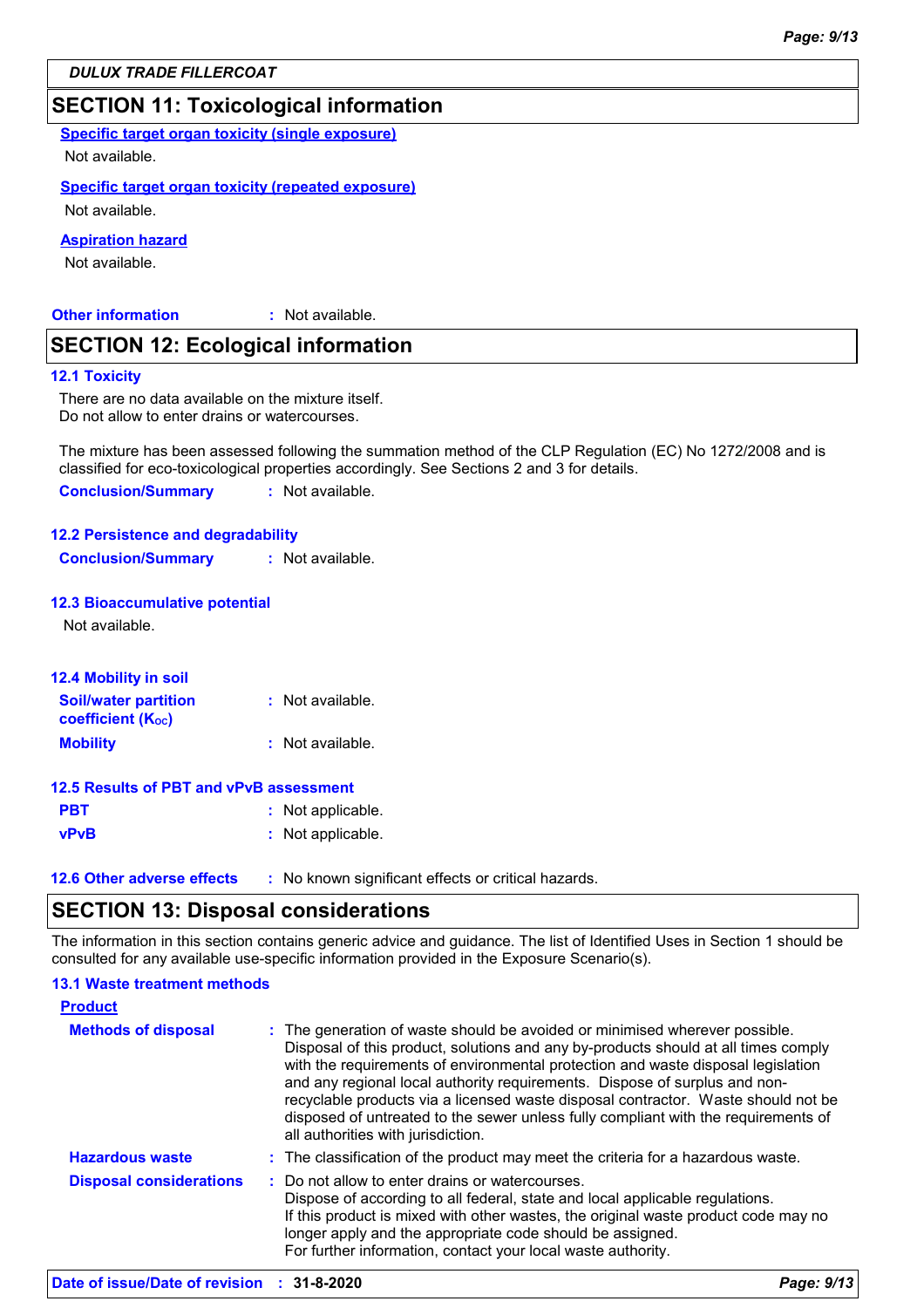# **SECTION 13: Disposal considerations**

| <b>Packaging</b>                                                                                                                                                                                                                                                                                                                                                          |           |                                                                                                                                                                                                                                                                                                                                              |
|---------------------------------------------------------------------------------------------------------------------------------------------------------------------------------------------------------------------------------------------------------------------------------------------------------------------------------------------------------------------------|-----------|----------------------------------------------------------------------------------------------------------------------------------------------------------------------------------------------------------------------------------------------------------------------------------------------------------------------------------------------|
| <b>Methods of disposal</b>                                                                                                                                                                                                                                                                                                                                                |           | : The generation of waste should be avoided or minimised wherever possible. Waste<br>packaging should be recycled. Incineration or landfill should only be considered<br>when recycling is not feasible.                                                                                                                                     |
| : Using information provided in this safety data sheet, advice should be obtained from<br><b>Disposal considerations</b><br>the relevant waste authority on the classification of empty containers.<br>Empty containers must be scrapped or reconditioned.<br>Dispose of containers contaminated by the product in accordance with local or<br>national legal provisions. |           |                                                                                                                                                                                                                                                                                                                                              |
| <b>Type of packaging</b>                                                                                                                                                                                                                                                                                                                                                  |           | European waste catalogue (EWC)                                                                                                                                                                                                                                                                                                               |
| <b>CEPE Paint Guidelines</b>                                                                                                                                                                                                                                                                                                                                              | 15 01 10* | packaging containing residues of or contaminated by<br>hazardous substances                                                                                                                                                                                                                                                                  |
| <b>Special precautions</b>                                                                                                                                                                                                                                                                                                                                                |           | : This material and its container must be disposed of in a safe way. Care should be<br>taken when handling emptied containers that have not been cleaned or rinsed out.<br>Empty containers or liners may retain some product residues. Avoid dispersal of<br>spilt material and runoff and contact with soil, waterways, drains and sewers. |

# **SECTION 14: Transport information**

# **Information pertaining to IATA and ADN is considered not relevant since the material is not packaged in the correct approved packaging required of these methods of transport.**

|                                                           | <b>ADR</b>                                                                                                                                                                                                             | <b>IMDG</b>     |
|-----------------------------------------------------------|------------------------------------------------------------------------------------------------------------------------------------------------------------------------------------------------------------------------|-----------------|
| 14.1 UN number                                            | Not regulated.                                                                                                                                                                                                         | Not regulated.  |
| 14.2 UN proper<br>shipping name                           | Not applicable.                                                                                                                                                                                                        | Not applicable. |
| <b>14.3 Transport</b><br>hazard class(es)<br><b>Class</b> | Not applicable.                                                                                                                                                                                                        | Not applicable. |
| <b>Subsidiary class</b>                                   |                                                                                                                                                                                                                        |                 |
| <b>14.4 Packing group</b>                                 | Not applicable.                                                                                                                                                                                                        | Not applicable. |
| 14.5<br><b>Environmental</b><br>hazards                   |                                                                                                                                                                                                                        |                 |
| <b>Marine pollutant</b>                                   | No.                                                                                                                                                                                                                    | No.             |
| <b>Marine pollutant</b><br><b>substances</b>              |                                                                                                                                                                                                                        | Not available.  |
| <b>14.6 Special</b><br>precautions for<br><b>user</b>     | Transport within user's premises: always<br>transport in closed containers that are upright<br>and secure. Ensure that persons transporting<br>the product know what to do in the event of an<br>accident or spillage. |                 |
| <b>HI/Kemler number</b>                                   | Not available.                                                                                                                                                                                                         |                 |
| <b>Emergency</b><br>schedules (EmS)                       |                                                                                                                                                                                                                        | Not applicable. |
|                                                           |                                                                                                                                                                                                                        |                 |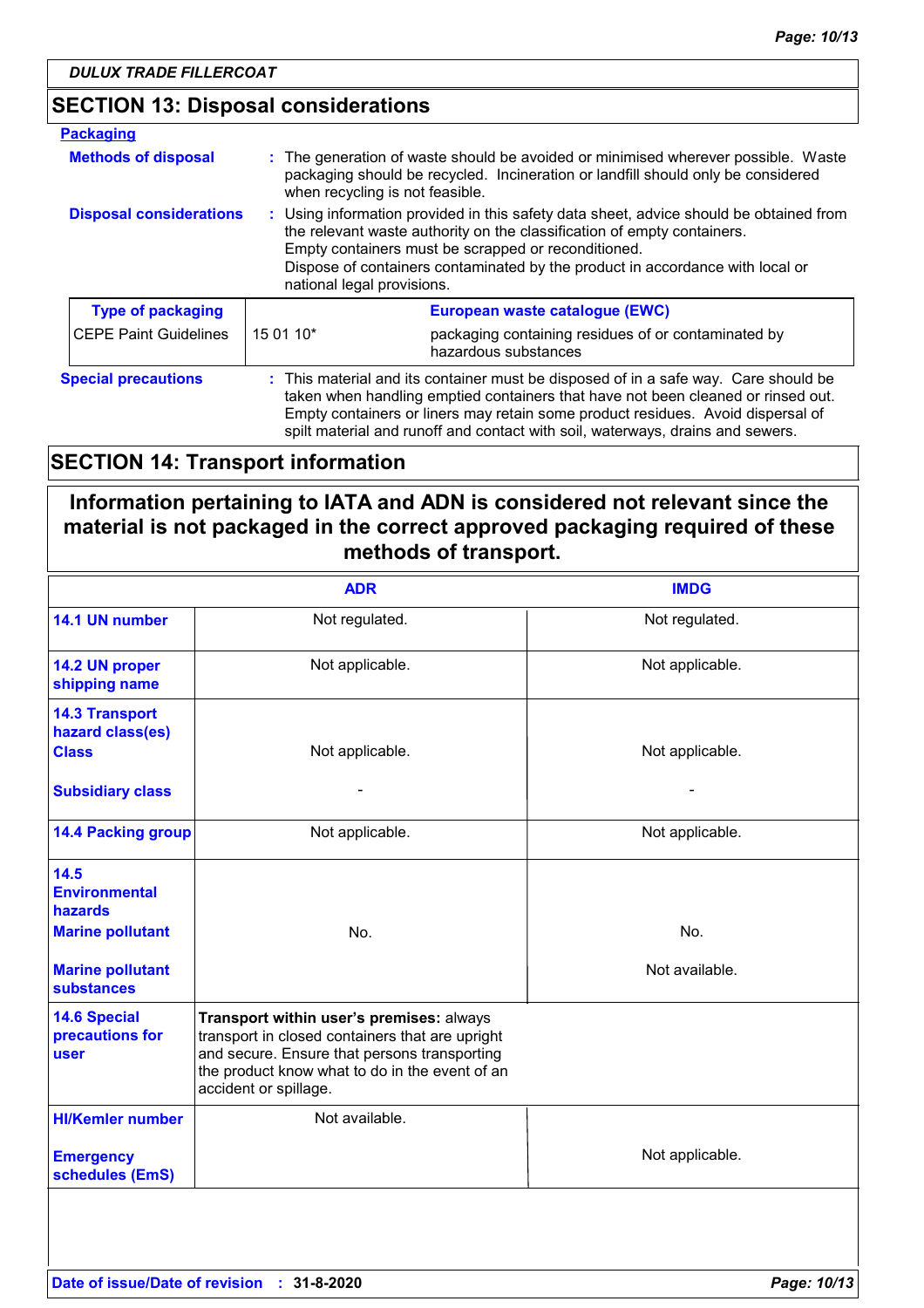# **Information pertaining to IATA and ADN is considered not relevant since the material is not packaged in the correct approved packaging required of these methods of transport. 14.7 Transport in bulk according to Annex II of MARPOL and the IBC Code :** Not applicable. **Additional information** - Andrea Maria (1989), a construction of the construction of the construction of the construction of the construction of the construction of the construction of the construction of the construction of the construction of t **SECTION 15: Regulatory information VOC for Ready-for-Use Mixture :** Not applicable. **15.1 Safety, health and environmental regulations/legislation specific for the substance or mixture Other EU regulations Annex XVII - Restrictions : Not applicable. on the manufacture, placing on the market and use of certain dangerous substances, mixtures and articles International regulations EU Regulation (EC) No. 1907/2006 (REACH) Annex XIV - List of substances subject to authorisation 15.2 Chemical safety assessment :** No Chemical Safety Assessment has been carried out. **Annex XIV Substances of very high concern** None of the components are listed, or the component present is below its threshold. None of the components are listed, or the component present is below its threshold. **Seveso Directive** This product is not controlled under the Seveso Directive. **Chemical Weapon Convention List Schedules I, II & III Chemicals Montreal Protocol (Annexes A, B, C, E)** Not listed. **Stockholm Convention on Persistent Organic Pollutants** Not listed. **Rotterdam Convention on Prior Informed Consent (PIC)** Not listed. Not listed. **UNECE Aarhus Protocol on POPs and Heavy Metals** Not listed. **Ozone depleting substances (1005/2009/EU)** Not listed. **Prior Informed Consent (PIC) (649/2012/EU)** Not listed.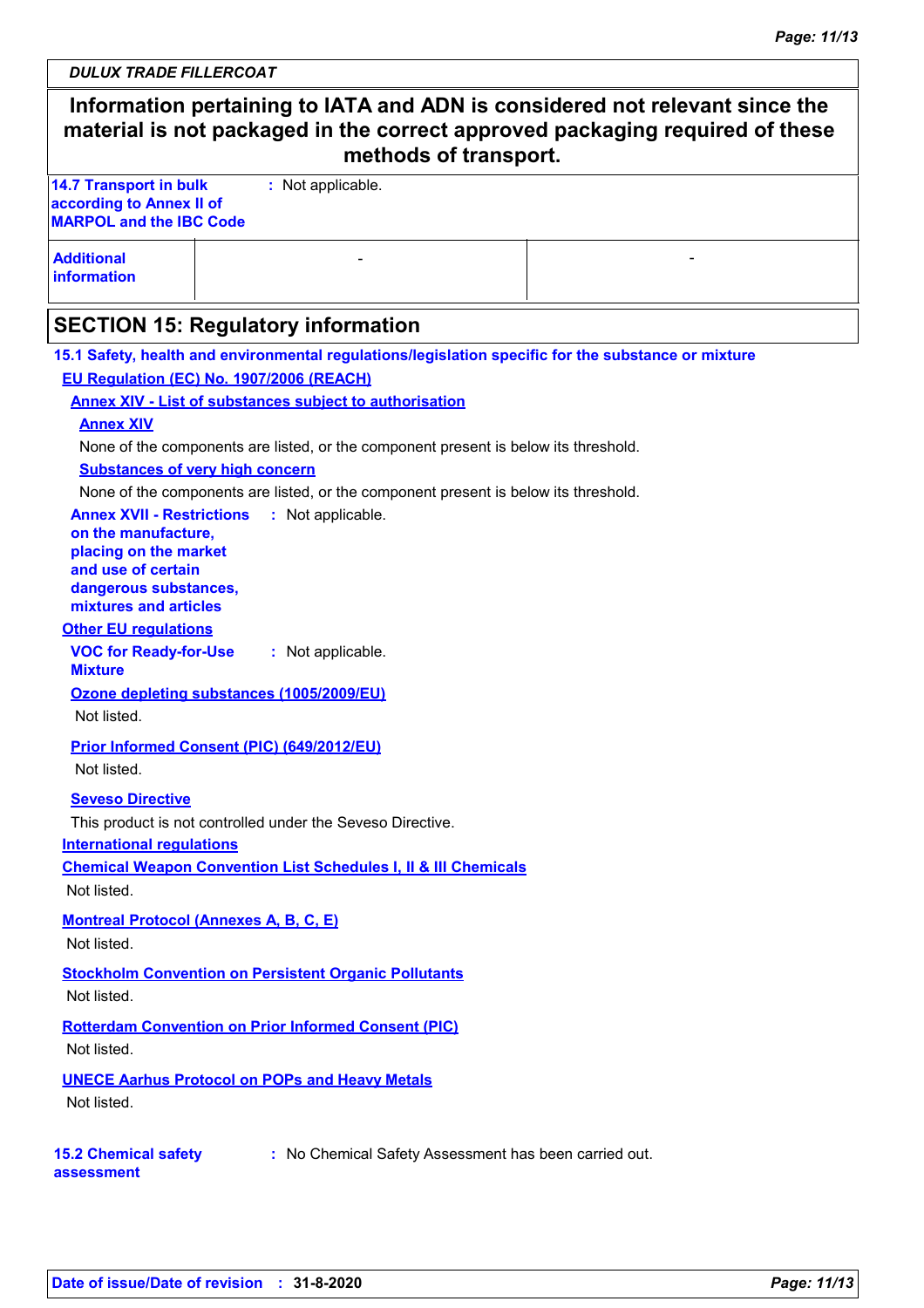# **SECTION 16: Other information**

#### **CEPE code :** 1

| $\nabla$ Indicates information that has changed from previously issued version. |  |
|---------------------------------------------------------------------------------|--|
|---------------------------------------------------------------------------------|--|

|  | <b>Abbreviations and acronyms : ATE = Acute Toxicity Estimate</b>             |
|--|-------------------------------------------------------------------------------|
|  | CLP = Classification, Labelling and Packaging Regulation [Regulation (EC) No. |
|  | 1272/2008]                                                                    |
|  | DMEL = Derived Minimal Effect Level                                           |
|  | DNEL = Derived No Effect Level                                                |
|  | EUH statement = CLP-specific Hazard statement                                 |
|  | PBT = Persistent, Bioaccumulative and Toxic                                   |
|  | PNEC = Predicted No Effect Concentration                                      |
|  | <b>RRN = REACH Registration Number</b>                                        |
|  | vPvB = Very Persistent and Very Bioaccumulative                               |

#### **Procedure used to derive the classification according to Regulation (EC) No. 1272/2008 [CLP/GHS]**

| <b>Classification</b>   | <b>Justification</b> |  |
|-------------------------|----------------------|--|
| Skin Sens. 1, H317      | Calculation method   |  |
| Aquatic Chronic 3, H412 | Calculation method   |  |

#### **Full text of abbreviated H statements**

| H <sub>301</sub> | Toxic if swallowed.                                   |
|------------------|-------------------------------------------------------|
| H310             | Fatal in contact with skin.                           |
| H314             | Causes severe skin burns and eye damage.              |
| H317             | May cause an allergic skin reaction.                  |
| H318             | Causes serious eye damage.                            |
| H330             | Fatal if inhaled.                                     |
| H400             | Very toxic to aquatic life.                           |
| H410             | Very toxic to aquatic life with long lasting effects. |
| H412             | Harmful to aquatic life with long lasting effects.    |

## **Full text of classifications [CLP/GHS]**

| Acute Tox. 2, H310        | ACUTE TOXICITY (dermal) - Category 2            |
|---------------------------|-------------------------------------------------|
| Acute Tox. 2, H330        | <b>ACUTE TOXICITY (inhalation) - Category 2</b> |
| Acute Tox. 3, H301        | ACUTE TOXICITY (oral) - Category 3              |
| Aquatic Acute 1, H400     | SHORT-TERM (ACUTE) AQUATIC HAZARD - Category 1  |
| Aquatic Chronic 1, H410   | LONG-TERM (CHRONIC) AQUATIC HAZARD - Category 1 |
| Aquatic Chronic 3, H412   | LONG-TERM (CHRONIC) AQUATIC HAZARD - Category 3 |
| Eye Dam. 1, H318          | SERIOUS EYE DAMAGE/EYE IRRITATION - Category 1  |
| Skin Corr. 1C, H314       | SKIN CORROSION/IRRITATION - Category 1C         |
| <b>Skin Sens. 1, H317</b> | SKIN SENSITISATION - Category 1                 |
| Skin Sens. 1A, H317       | SKIN SENSITISATION - Category 1A                |

| $: 1 - 9 - 2020$  |
|-------------------|
| $: 31 - 8 - 2020$ |
| $: 27 - 8 - 2020$ |
| : 9.06            |
|                   |

### **Notice to reader**

*IMPORTANT NOTE The information in this data sheet is not intended to be exhaustive and is based on the present state of our knowledge and on current laws: any person using the product for any purpose other than that specifically recommended in the technical data sheet without first obtaining written confirmation from us as to the suitability of the product for the intended purpose does so at his own risk. It is always the responsibility of the user to take all necessary steps to fulfill the demands set out in the local rules and legislation. Always read the Material Data Sheet and the Technical Data Sheet for this product if available. All advice we give or any statement made about the product by us (whether in this data sheet or otherwise) is correct to the best of our knowledge but we have no control over the quality or the condition of the substrate or the many factors affecting the use and application of the product. Therefore, unless we specifically agree in writing otherwise, we do not accept any liability whatsoever for the performance of the product or for any*  loss or damage arising out of the use of the product. All products supplied and technical advice given are *subject to our standard terms and conditions of sale. You should request a copy of this document and review it carefully. The information contained in this data sheet is subject to modification from time to time in the light of experience and our policy of continuous development. It is the user's responsibility to verify that this data sheet is current prior to using the product.*